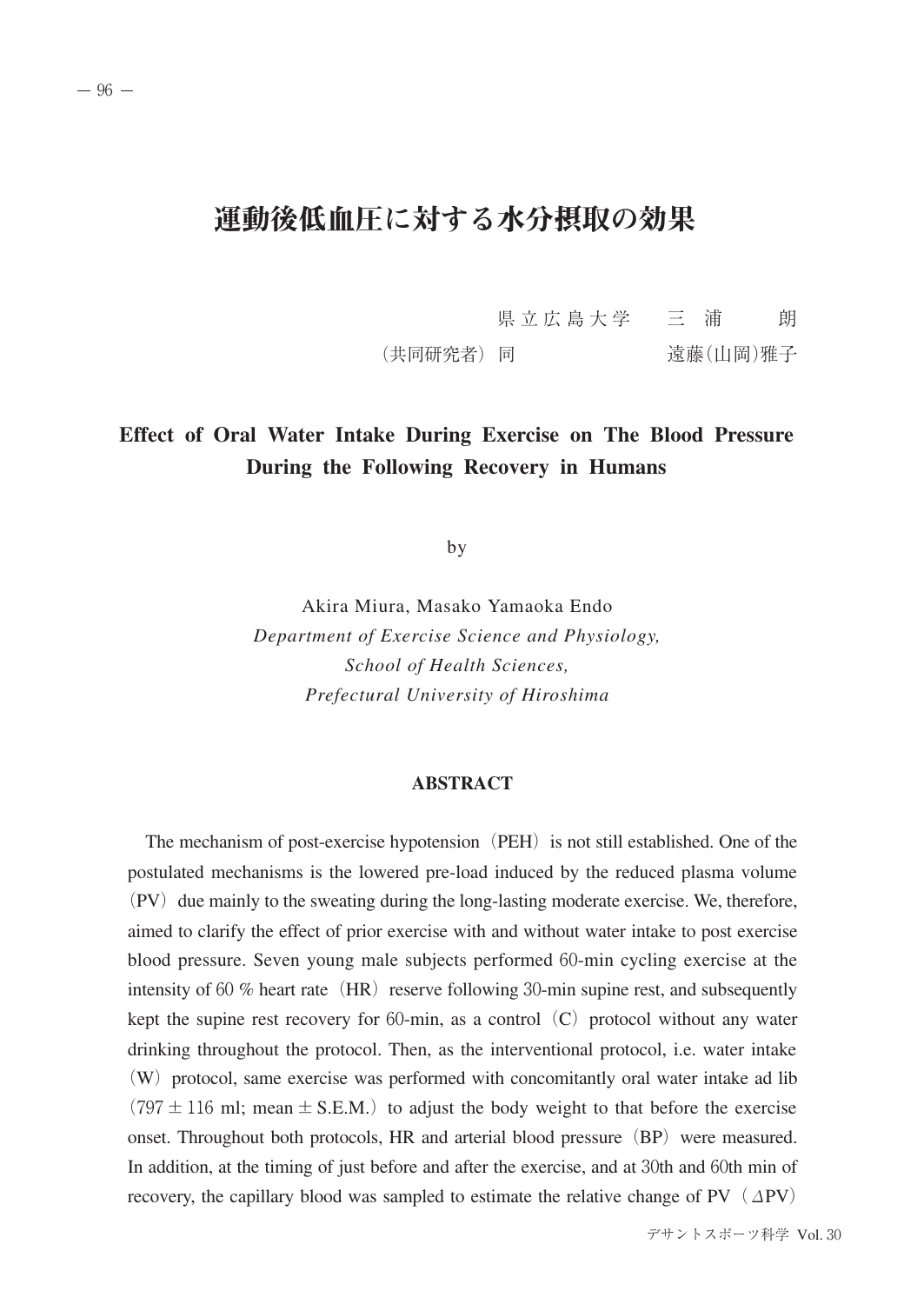using by hematocrit and hemoglobin concentration. Mean BP was substantially decreased approximately during the later half of recovery ( $\sim$  5mmHg) in C protocol, compared to that of the prior-exercise rest. In contrast, BP in W protocol during recovery had no apparent reduction, rather elevation of diastolic BP, and was significantly higher to those of C protocol. The relative changes of PV did not show so much different change during recovery between both protocols, i.e.,  $-17.1 \pm 2.2$  and  $-9.8 \pm 2.7$  % (P<0.05) just after the exercise,  $-0.6 \pm 1.3$  and  $1.5 \pm 3.7$  % (P>0.05) at 30th min and  $-3.1 \pm 2.8$  and  $2.6 \pm 1.3$ 4.7 % (P $>0.05$ ) at 60th min of recovery in C and W, respectively. These results indicate that PEH seems to be no direct linkage to the pre-load via PV change, rather the unresolved effect of water intake itself during exercise might have an essential influence to BP of the following resting recovery.

### 要 旨

運動後低血圧 (PEH)の成因については未だ不 明な点が多いが,運動に伴う血漿量(PV)減少 による静脈還流低下の関与が想定される.そこで 本研究では,若い成人男性7名を被験者として以 下の実験を行った.30 分間の仰臥位安静の後, 脚自転車エルゴメータ運動を、ほぼ60%予備心 拍強度で1時間行い,ふたたび1時間の仰臥位安 静を保った.プロトコールを通して水分摂取のな いコントロール条件をまず行った. 次に、水分摂 取条件として,コントロール条件を行った際の運 動終了時における体重減少に相当する量の水分を 運動中に摂取させた. 両プロトコール中を通して, 心拍数(HR)ならびに平均動脈血圧(MAP)を 連続的に測定した. また、運動前、運動終了直後, 運動後 30 分と 60 分の計 4 回,右手指先よりヘマ トクリットとヘモグロビン濃度測定のために採血 し,運動前の PV に対する運動後の各時点での PVの相対的変化量  $(\Delta$  PV $(\%)$ ) を求めた. 運 動終了後60分間の仰臥位安静中, 両条件ともに, 心拍数は運動前よりも高いレベルを維持していた が,両条件間に有意差はなかった.コントロール 条件での MAP は運動前と比較して,運動終了約

れた.一方,水分摂取条件では運動前に対して, 運動終了約 15 分後には有意な増加が認められ, その後は運動前と同じ水準を維持した . <sup>Δ</sup>PVはコントロール条件では,運動終了直後に 減少(-17.1±2.2%)したが,30分後にはすでに 回復した.水分摂取条件におけるΔPVも,コン トロール条件よりは有意に少なかったが運動終了 直後には9.8±2.7%の減少を示した.また,コン トロール条件と同様に 30 分後にはほぼ回復した. これらの結果より、PEHには運動に伴う血漿量低 下が直接的には関与していないこと,また運動中 に水分摂取を行うと PEH がほぼ消失することが 明らかとなった.

30分後から、ほぼ一貫した有意な低下が認めら

#### 緒 言

自転車こぎのような全身性の動的な運動を長時 間(1時間程度)行うと,運動後に血圧が安静時 (運動前)の値より数時間以上にわたって低下す る現象がある<sup>1)</sup>. このような運動後にみられる血 压降下 (post-exercise hypotension: 以下, PEH) は,生活習慣病への二次予防といった観点から興 味深い現象として捉えられている.例えば,軽度 の本態性高血圧患者にとっては,長時間の有酸素